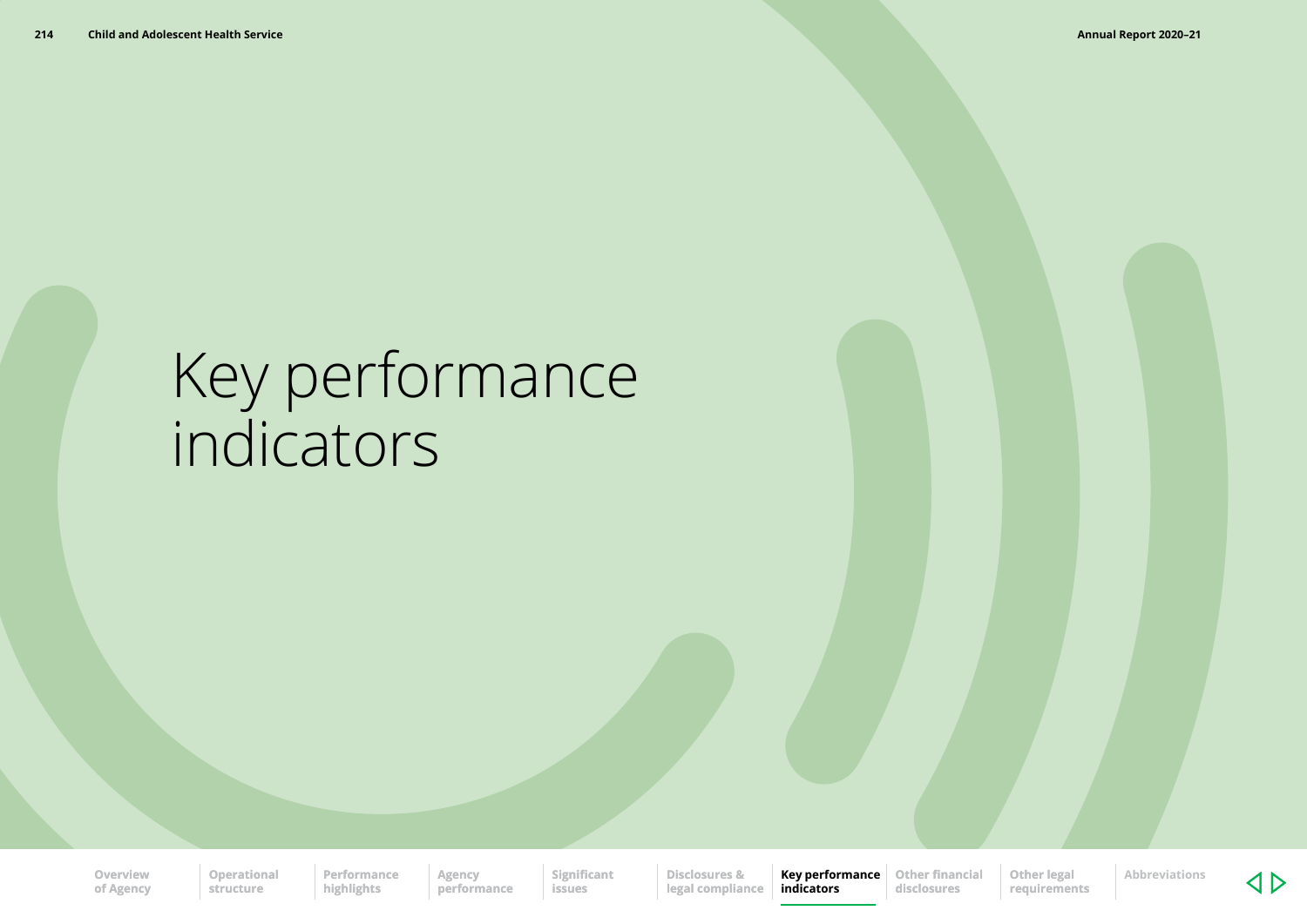# Certification of key performance indicators

### Child and Adolescent Health Service

# Certification of Key Performance Indicators for the year Ended 30 June 2021

We hereby certify that the key performance indicators are based on proper records, are relevant and appropriate for assisting users to assess the Child and Adolescent Health Service's performance, and fairly represent the performance of the Child and Adolescent Health Service for the reporting period ended 30 June 2021.



**Dr Rosanna Capolingua**

BOARD CHAIR CHILD AND ADOLESCENT HEALTH SERVICE 2 September 2021

**Prof Geoffrey Dobb**

DEPUTY BOARD CHAIR CHILD AND ADOLESCENT HEALTH SERVICE 2 September 2021

**Overview of Agency** **Operational structure**

**Performance highlights Agency** 

**performance Significant issues**

**Disclosures & legal compliance**

**Key performance indicators**

**Other financial disclosures**

**Other legal requirements Abbreviations**

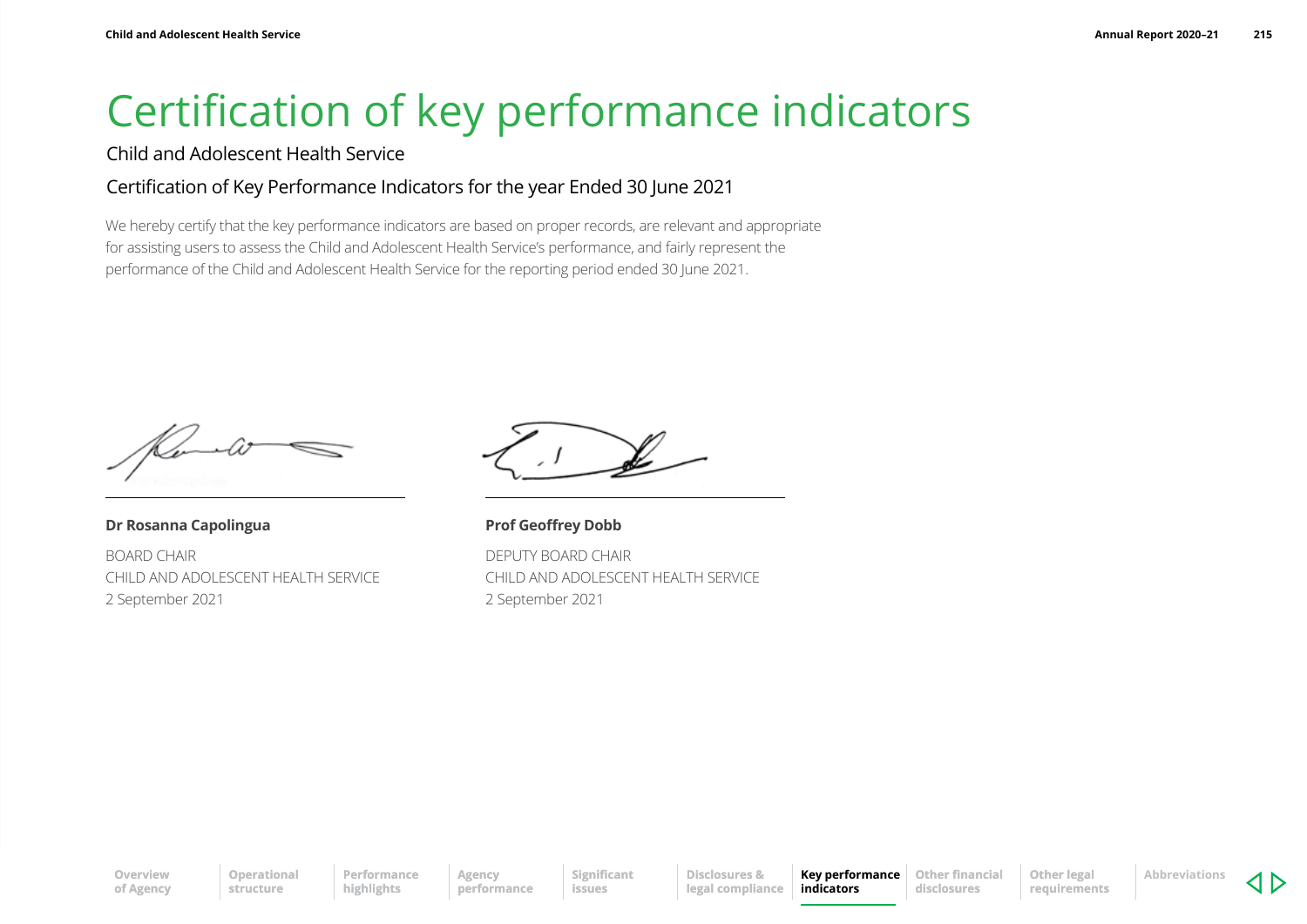

**Overview of Agency** **Operational structure Performance highlights**

**Agency performance** **Significant issues**

**Disclosures & legal compliance indicators**

**Key performance** 

**Other financial disclosures Other legal requirements**

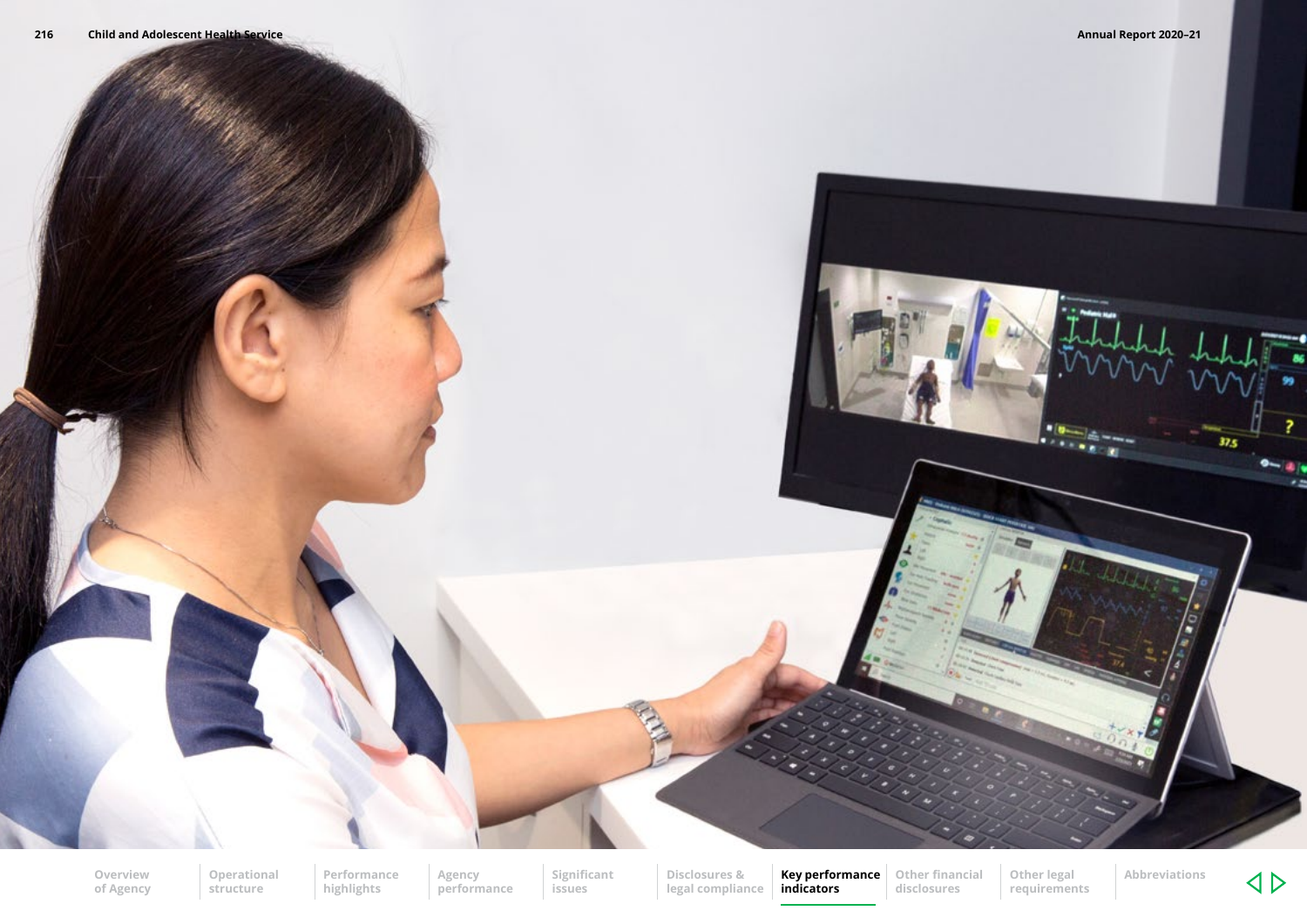# The relationship between the following key performance indicators and the Government Goal, Outcomes and Services is described in the Performance Management Framework section commencing on page 32.

The latest available data has been used to report performance, which in some instances means results are for the 2020 calendar year.

#### **KPIs measuring Outcome 1**

| Percentage of post-discharge community care within seven days following discharge from acute specialised mental health inpatient services  p. 224 |  |
|---------------------------------------------------------------------------------------------------------------------------------------------------|--|
|                                                                                                                                                   |  |
|                                                                                                                                                   |  |
|                                                                                                                                                   |  |
|                                                                                                                                                   |  |
|                                                                                                                                                   |  |
| <b>KPIs measuring Outcome 2</b>                                                                                                                   |  |
|                                                                                                                                                   |  |

**Overview of Agency** **Performance highlights**

**performance Significant issues**

**Agency** 

**Disclosures & legal compliance**

**Key performance indicators**

 $\triangleright$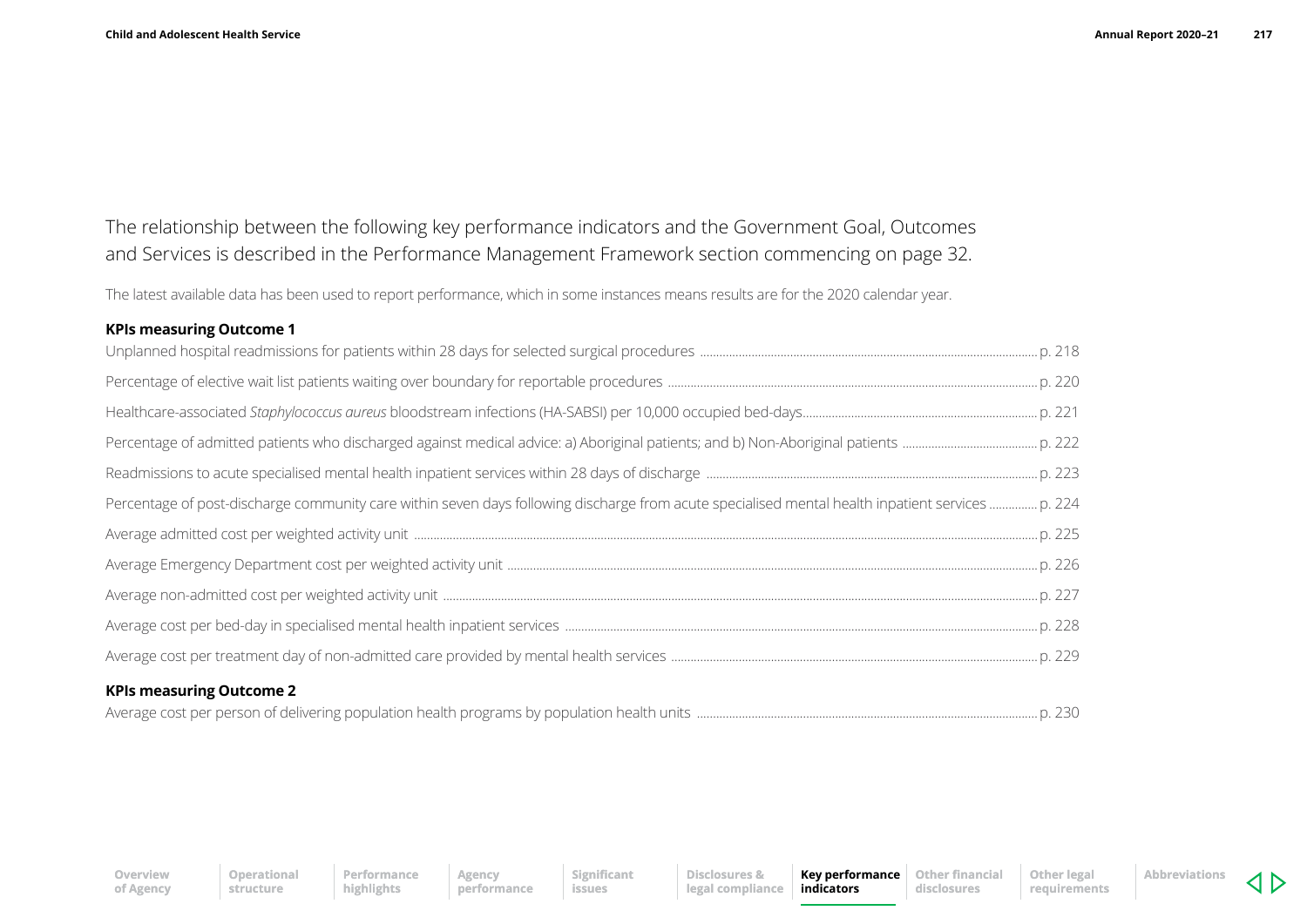**PUBLIC HOSPITAL BASED SERVICES THAT ENABLE EFFECTIVE TREATMENT AND RESTORATIVE HEALTH CARE FOR WESTERN AUSTRALIANS**

# **Unplanned hospital readmissions for patients within 28 days for selected surgical procedures**

#### **Rationale**

Unplanned hospital readmissions may reflect less than optimal patient management and ineffective care pre-discharge, post**-**discharge and/or during the transition between acute and community-based care.10 These readmissions necessitate patients spending additional periods of time in hospital as well as utilising additional hospital resources.

Readmission rate is considered a global performance measure, as it potentially points to deficiencies in the functioning of the overall healthcare system. Along with providing appropriate interventions, good discharge planning can help decrease the likelihood of unplanned hospital readmissions by providing patients with the care instructions they need after a hospital stay**,** and helping patients recognise symptoms that may require medical attention.

The surgeries selected for this indicator are based on those in the current National Health Agreement Unplanned Readmission performance indicator (NHA PI 23).

*10 Australian Institute of Health and Welfare (2009). Towards national indicators of safety and quality in health care. Cat. no. HSE 75. Canberra: AIHW. Available at: https://www.aihw.gov. au/reports/health-care-quality-performance/towards-nationalindicators-of-safety-and-quality/contents/table-of-contents*

#### **Target**

The 2020 targets are based on the total child and adult population, and for each procedure is:

| <b>Surgical Procedure</b>     | <b>Target (per 1,000)</b> |  |
|-------------------------------|---------------------------|--|
| Tonsillectomy & Adenoidectomy | < 81.8                    |  |
| Appendicectomy                | 3257                      |  |

#### **Results**

**Tonsillectomy & Adenoidectomy** The rate of unplanned readmission for tonsillectomy and adenoidectomy was 65.5 per 1,000, which is lower than previous years and below the target of 81.8 per 1,000. (Figure 5).

**Figure 5: Rate of unplanned hospital readmissions for patients within 28 days for tonsillectomy and adenoidectomy, 2018 to 2020**



*Data sources: Hospital Morbidity Data Collection, WA Data Linkage System.*

**Other legal requirements**

**Overview of Agency** **Performance highlights**

**performance Significant issues**

**Agency** 

**Disclosures & legal compliance**

**Key performance indicators**

**Other financial disclosures**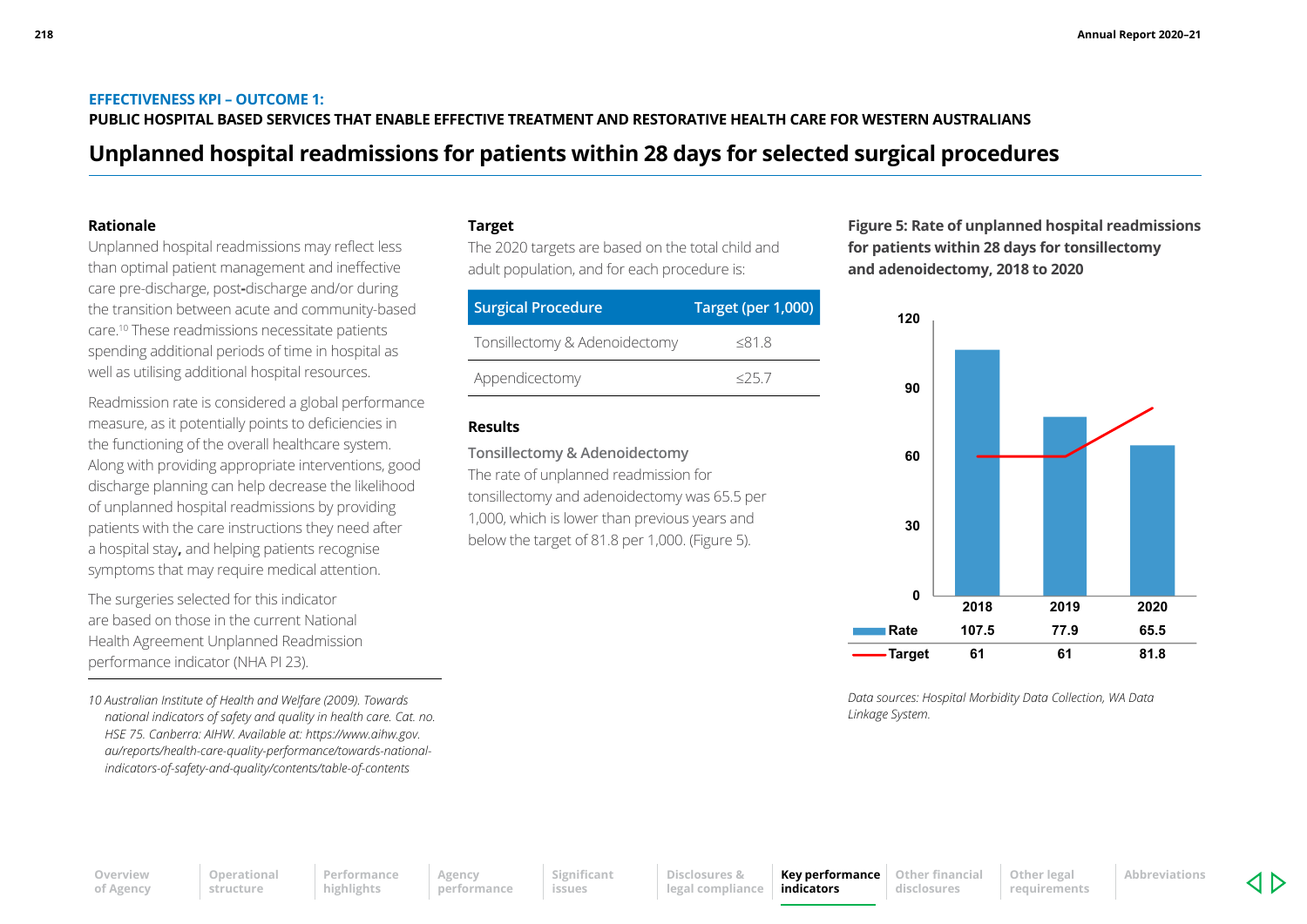#### **Appendicectomy**

The rate of unplanned readmissions for appendicectomy was 16.5 per 1,000, which is lower than previous years and below the target of 25.7 per 1,000 (Figure 6).

**Figure 6: Rate of unplanned hospital readmissions for patients within 28 days for appendicectomy, 2018 to 2020**



*Data sources: Hospital Morbidity Data Collection, WA Data Linkage System.*

**Overview of Agency**

**Operational structure**

**Performance highlights Agency** 

**performance Significant issues**

**Disclosures & legal compliance**

**Key performance indicators**

**Other financial disclosures**

**requirements Abbreviations**

**Other legal** 

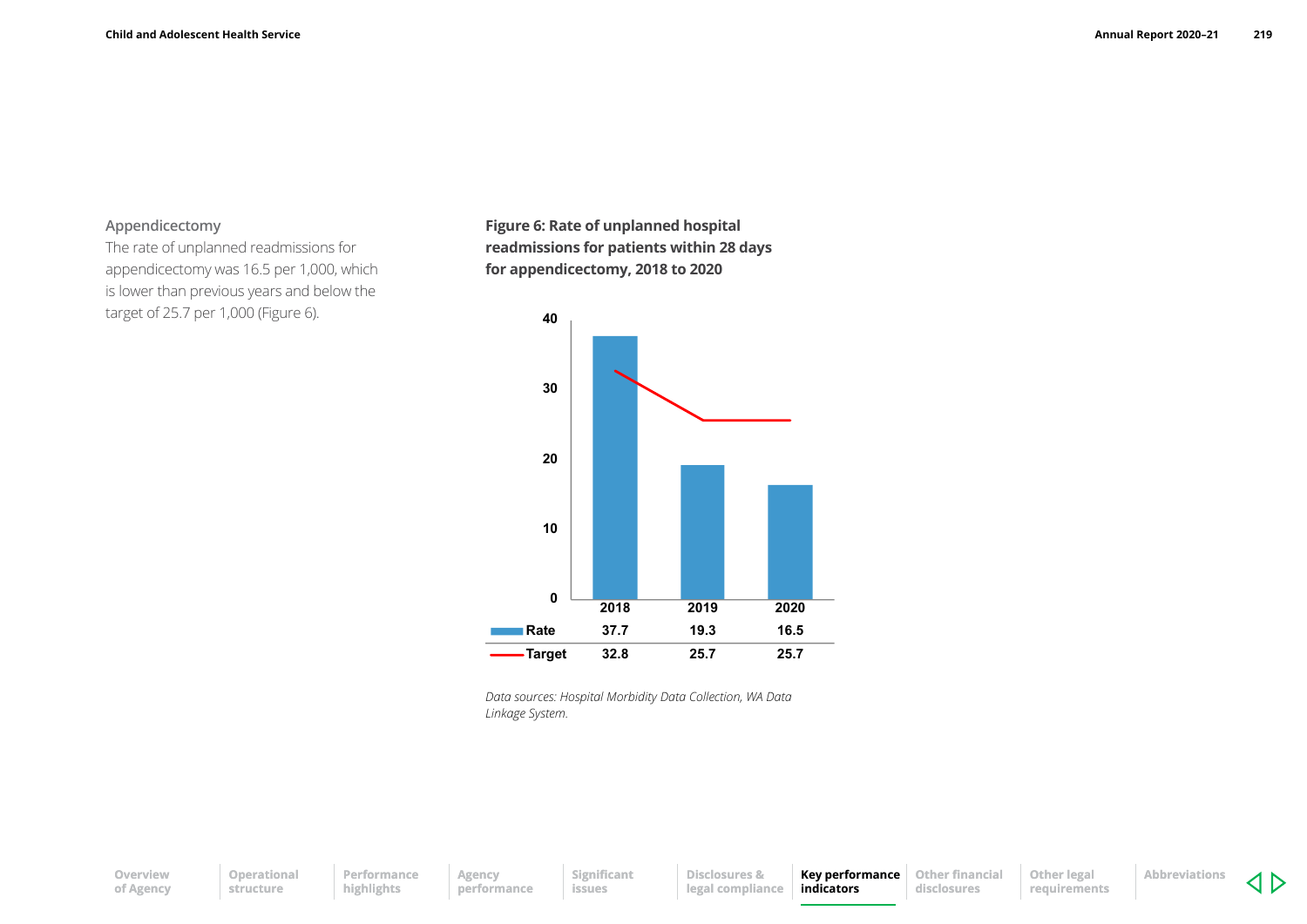**PUBLIC HOSPITAL BASED SERVICES THAT ENABLE EFFECTIVE TREATMENT AND RESTORATIVE HEALTH CARE FOR WESTERN AUSTRALIANS**

**Percentage of elective wait list patients waiting over boundary for reportable procedures**

#### **Rationale**

Elective surgery refers to planned surgery that can be booked in advance following specialist assessment that results in placement on an elective surgery waiting list.

Elective surgical services delivered in the WA health system are those deemed to be clinically necessary. Excessive waiting times for these services can lead to deterioration of the patient's condition and/or quality of life, or even death<sup>11</sup>. Waiting lists must be actively managed by hospitals to ensure fair and equitable access to limited services, and that all patients are treated within clinically appropriate timeframes.

Patients are prioritised based on their assigned clinical urgency category:

- Category 1 procedures that are clinically indicated within 30 days
- Category 2 procedures that are clinically indicated within 90 days
- Category 3 procedures that are clinically indicated within 365 days.

#### **Target**

The 2020–21 target is zero per cent for each urgency category. Performance is demonstrated by a result that is equal to the target.

#### **Results**

In 2020–21, CAHS' performance with surgical waitlisting of patients and treating them within recommended timeframes improved for the most urgent surgeries (Category 1) but declined for those less urgent (Categories 2 and 3) when averaged across the entire year. Figure 7 shows an average of 1.6 per cent of Category 1 patients were not treated within 30 days, 29.1 per cent of Category 2 patients were not treated within 90 days, and 21.2 per cent of Category 3 patients were not treated within 365 days.

CAHS prioritises the treatment of patients with the most urgent clinical need, i.e. those awaiting elective procedures deemed Category 1, as evidenced by the very small proportion of those whose wait time exceeded the recommended period. The decline in performance for Category 2 and 3 surgeries was due to this prioritisation and the cumulative effects of instances where elective surgeries had to cease or be scaled back in 2020 and 2021 due to COVID-19 related drivers. This includes the reduction in surgical activity between 23 March and 15 June 2020 that occurred on instruction from the Director General of WA Health and the Minister for Health, and the additional impact of further instructions to reduce surgeries during lockdown periods that commenced in January, April and June 2021.

**Figure 7: Percentage of elective wait list patients waiting over boundary for reportable procedures, by urgency category, 2018–19 to 2020–21**



*Note: The result is based on an average of weekly census data for the financial year. Data source: Elective Services Wait List Data Collection.*

**Overview of Agency**

**Operational structure highlights**

**Performance Agency performance**

**Significant issues**

**Disclosures & legal compliance** **Key performance indicators**

**Other financial disclosures Other legal requirements**

*<sup>11</sup> Derrett, S., Paul, C., Morris, J.M. (1999). Waiting for Elective Surgery: Effects on Health-Related Quality of Life, International Journal of Quality in Health Care, Vol 11 No. 1, 47-57.*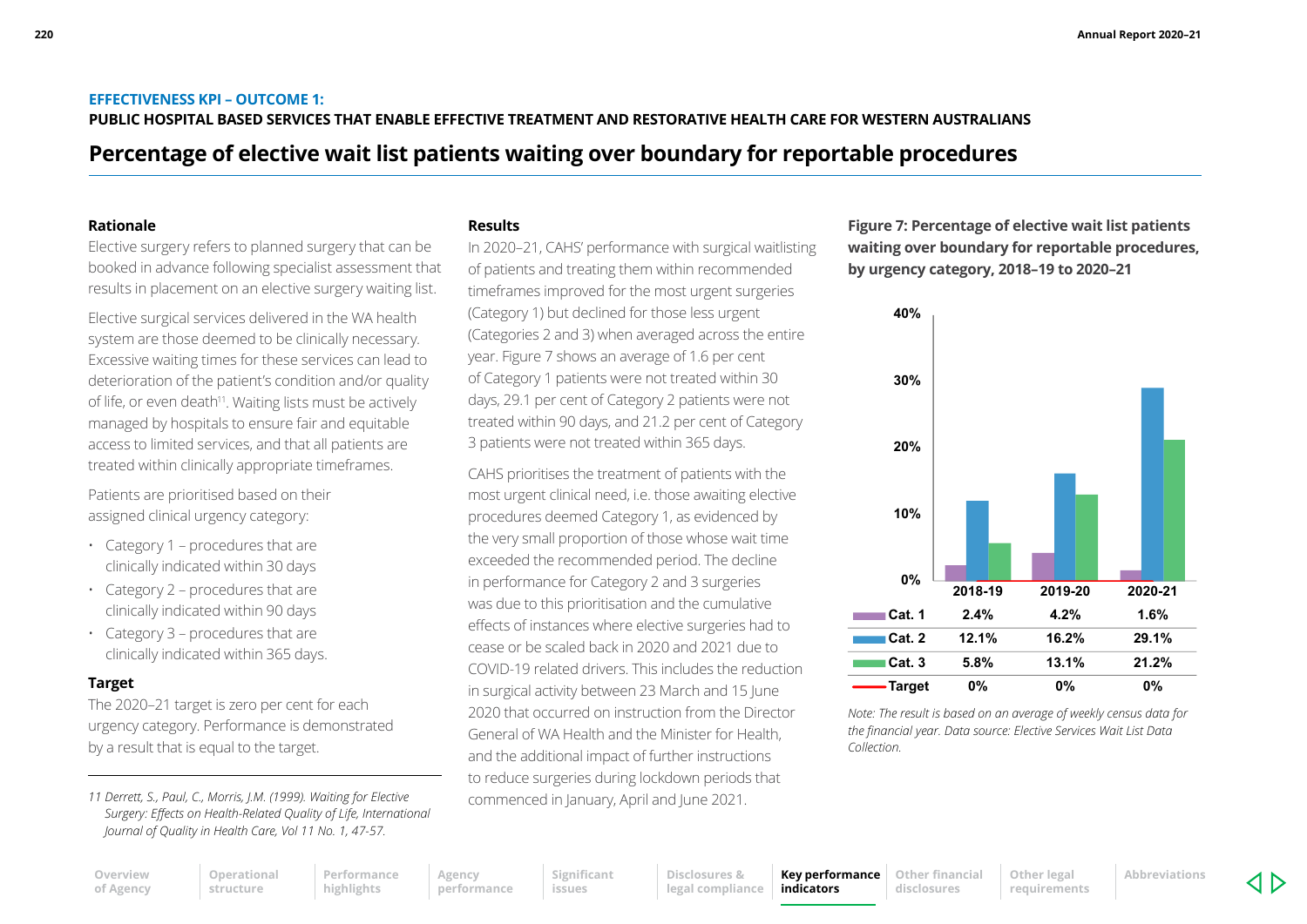#### **PUBLIC HOSPITAL BASED SERVICES THAT ENABLE EFFECTIVE TREATMENT AND RESTORATIVE HEALTH CARE FOR WESTERN AUSTRALIANS**

**Healthcare-associated** *Staphylococcus aureus* **bloodstream infections (HA-SABSI) per 10,000 occupied bed-days**

#### **Rationale**

*Staphylococcus aureus* bloodstream infection is a serious infection that may be associated with the provision of healthcare. *Staphylococcus aureus* is a highly pathogenic organism and even with advanced medical care, infection is associated with prolonged hospital stays, increased healthcare costs and a marked increase in morbidity and mortality (SABSI mortality rates are estimated at 20–25 per cent<sup>12</sup> in adults and five per cent in children).

HA-SABSI is generally considered to be a preventable adverse event associated with the provision of healthcare, therefore this KPI is a robust measure of the safety and quality of care provided by WA public hospitals. A low or decreasing HA-SABSI rate is desirable, and the WA target reflects the nationally agreed benchmark.

#### **Target**

The 2020 target is ≤1.0 HA-SABSI per 10,000 occupied bed-days.

#### **Result**

CAHS provides a range of specialised services, including emergency medicine, intensive care,

*12 van Hal, S. J., Jensen, S. O., Vaska, V. L., Espedido, B. A., Paterson, D. L., & Gosbell, I. B. (2012). Predictors of mortality in Staphylococcus aureus Bacteremia. Clinical microbiology reviews, 25(2), 362–386. doi:10.1128/CMR.05022-11*

cardiothoracic surgery and oncology. Many patients are therefore at higher risk of *Staphylococcus aureus* (*S. aureus*) infection than those at hospitals providing less specialised services. Despite this, CAHS reduced its S. aureus bloodstream infection rate in 2020 to 0.48 per 10,000 occupied bed-days, which is almost half last year's result and well below the WA health system target of 1.0 per 10,000 bed-days (Figure 8).

The favourable result is due to a number of initiatives CAHS has in place to prevent S. aureus infection, particularly the dedicated central venous access device (CVAD) insertion and management service. New to 2020 was the introduction of CVAD bundles, which are evidence-based practices that cause significant improvement in outcomes for patients with CVADs in place.

**Figure 8: Healthcare associated** *Staphylococcus aureus* **bloodstream infections (HA-SABSI) per 10,000 occupied bed-days, 2018 to 2020**



*Data source: Healthcare Infection Surveillance Western Australia Data Collection.*

**Overview of Agency**

**Operational structure Performance highlights**

**Agency performance**

**Significant issues**

**Disclosures & legal compliance**

**Key performance indicators**

**Other financial disclosures Other legal requirements**

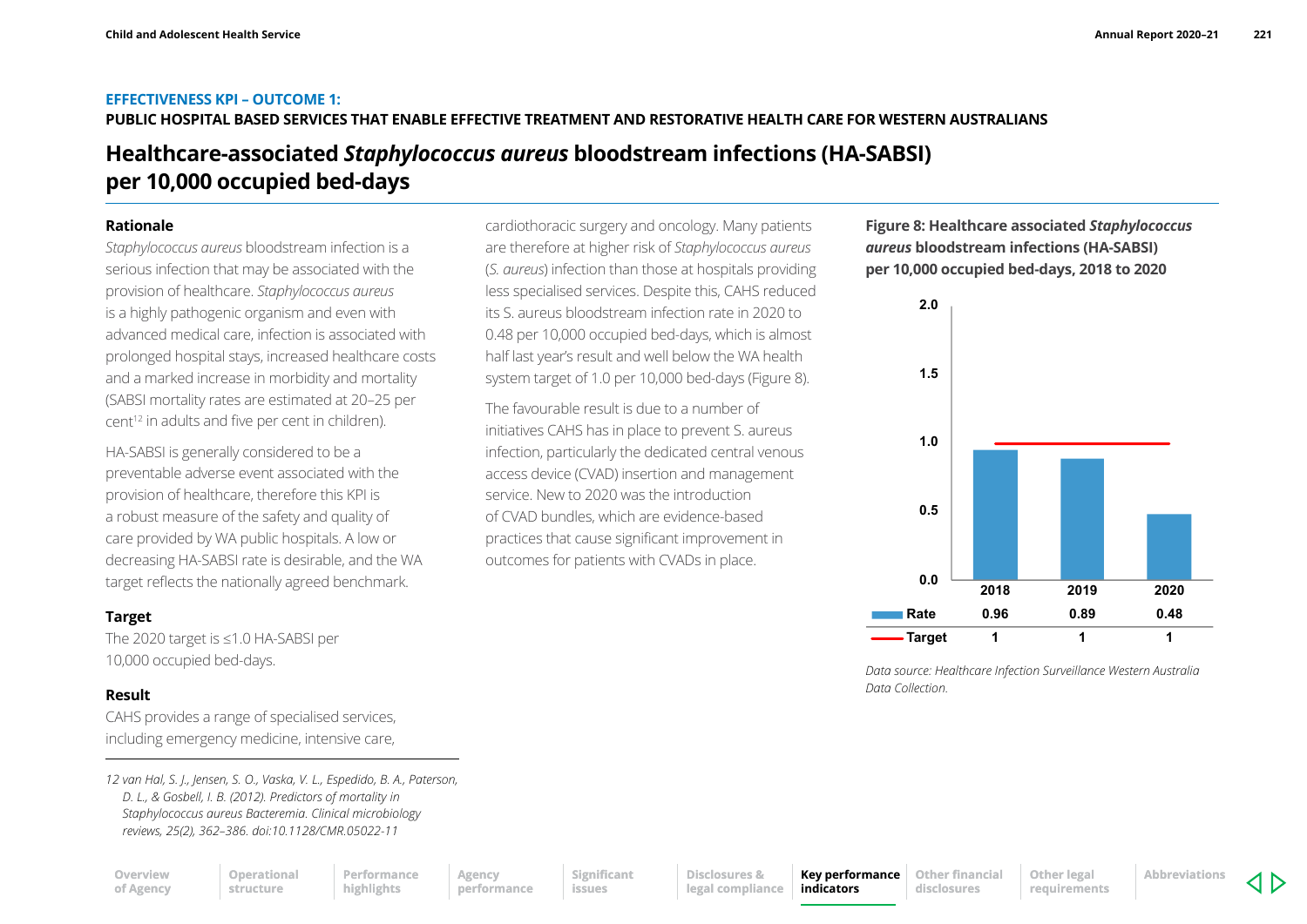#### **PUBLIC HOSPITAL BASED SERVICES THAT ENABLE EFFECTIVE TREATMENT AND RESTORATIVE HEALTH CARE FOR WESTERN AUSTRALIANS**

# **Percentage of admitted patients who discharged against medical advice: a) Aboriginal patients; and b) Non-Aboriginal patients**

#### **Rationale**

Discharge against medical advice (DAMA) refers to patients leaving hospital against the advice of their treating medical team or without advising hospital staff (e.g. absconding or missing and not found). Patients who do so have a higher risk of readmission and mortality<sup>13</sup> and have been found to cost the health system 50 per cent more than patients who are discharged by their physician.14

Between July 2013 and June 2015, Aboriginal patients in WA were almost 12.7 times more likely than non-Aboriginal patients to discharge against medical advice, compared with seven times nationally<sup>15</sup>. This statistic indicates a need for improved responses by the health system to the needs of Aboriginal patients.

This indicator provides a measure of the safety and quality of inpatient care. Reporting the results by Aboriginality measures the effectiveness of initiatives within the WA health system to deliver culturally secure services to Aboriginal people and achieve equitable

*13 Yong et al. Characteristics and outcomes of discharges against medical advice among hospitalised patients. Internal medicine journal 2013:43(7):798-802.*

*14 Aliyu ZY. Discharge against medical advice: sociodemographic, clinical and financial perspectives. International journal of clinical practice 2002;56(5):325-27.*

*15 Commonwealth of Australia. (2017). Aboriginal and Torres Strait Islander Health Performance Framework 2017 Report, Commonwealth of Australia, Canberra.*

treatment outcomes for Aboriginal patients. While the aim is to achieve equitable treatment outcomes for Aboriginal patients, the targets reflect the need for a long-term approach to progressively closing the gap between Aboriginal and non-Aboriginal patient cohorts.

#### **Target**

The 2020 targets are based on the total child and adult population:

|                         | <b>Target</b> |
|-------------------------|---------------|
| Aboriginal patients     | $278\%$       |
| Non-Aboriginal patients | $<$ 0.99%     |

#### **Results**

In 2020, CAHS recorded a rate of discharge against medical advice of 0.14 per cent for Aboriginal patients, which is similar to last year and well below the target of 2.78 per cent. For non-Aboriginal patients, the rate was 0.06 per cent, which is lower than last year and also well below the target of 0.99 per cent (Figure 9). A contributing factor to the favourable result for Aboriginal patients is the Koorliny Moort (Walking with Families) program, which engages with Aboriginal people early and improves communication between health care services in and out of hospital.

**Figure 9: Percentage of admitted patients who discharged against medical advice, 2018 to 2020**



*Data source: Hospital Morbidity Data Collection.*

**Operational structure**

**Performance highlights Agency** 

**performance Significant issues**

**Disclosures & legal compliance**

**Key performance indicators**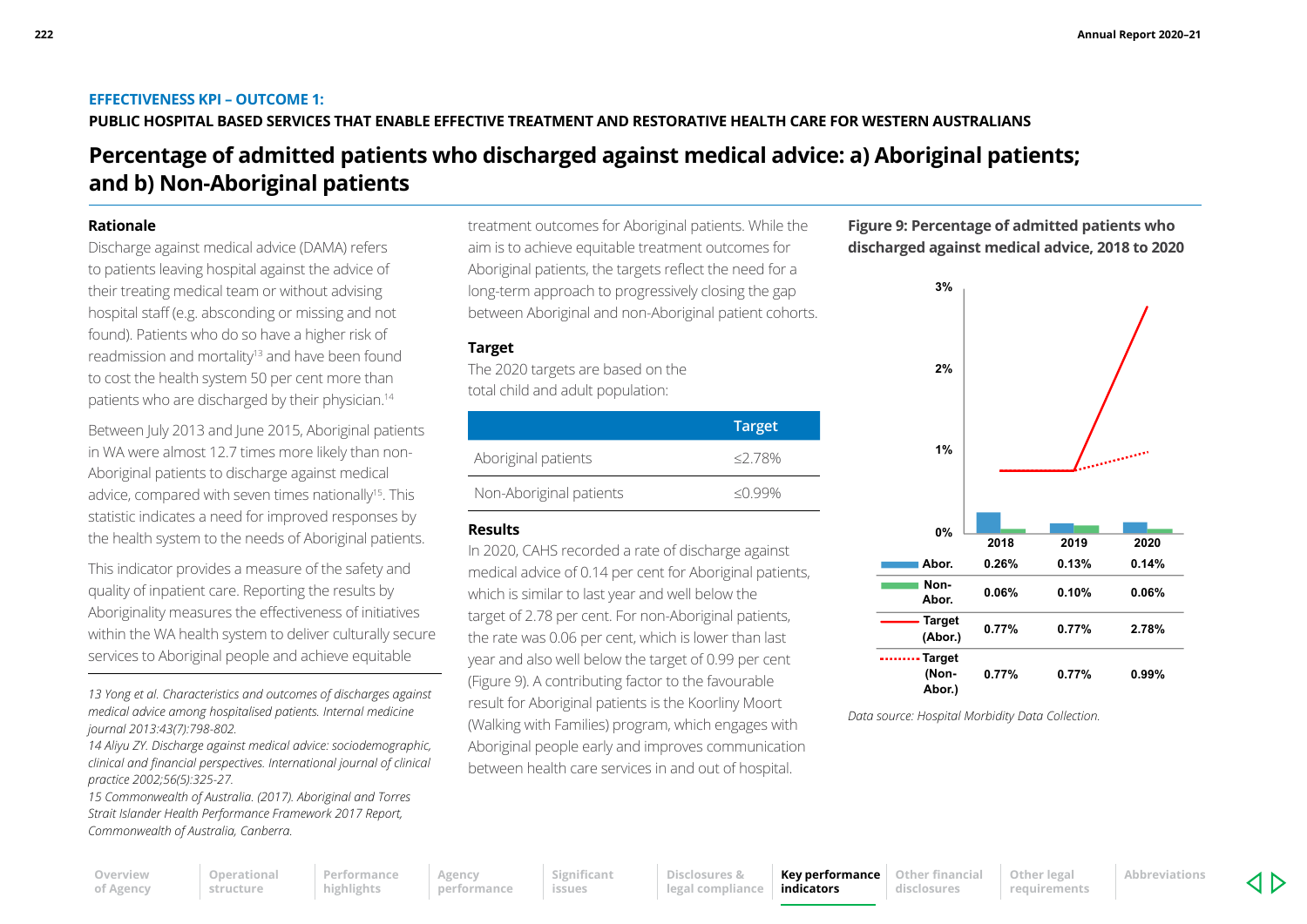**PUBLIC HOSPITAL BASED SERVICES THAT ENABLE EFFECTIVE TREATMENT AND RESTORATIVE HEALTH CARE FOR WESTERN AUSTRALIANS**

**Readmissions to acute specialised mental health inpatient services within 28 days of discharge**

#### **Rationale**

Readmission rate is considered to be a global performance measure, as it potentially points to deficiencies in the functioning of the overall mental healthcare system.

While multiple hospital admissions over a lifetime may be necessary for someone with ongoing illness, a high proportion of readmissions shortly after discharge may indicate that inpatient treatment was either incomplete or ineffective, or that followup care was not adequate to maintain the patient's recovery out of hospital.16 These readmissions mean that patients spend additional time in hospital and utilise additional resources. A low readmission rate suggests that good clinical practice is in operation.

Readmissions are attributed to the facility at which the initial separation (discharge) occurred rather than the facility to which the patient was readmitted. By monitoring this indicator, key areas for improvement can be identified. This can facilitate the development and delivery of targeted care pathways and interventions aimed at improving the mental health and quality of life of Western Australians.

*16 Australian Health Ministers Advisory Council Mental Health Standing Committee (2011). Fourth National Mental Health Plan Measurement Strategy. Available at: https://www.aihw.gov. au/getmedia/d8e52c84-a53f-4eef-a7e6-f81a5af94764/Fourthnational-mental-health-plan-measurement-strategy-2011.pdf. aspx*

#### **Target**

The 2020 target is ≤12 per cent.<sup>17</sup>

#### **Result**

Although above the target of 12 per cent, the rate of total hospital readmissions within 28 days to an acute designated mental health inpatient unit in 2020 improved for the second successive year to 23.3 per cent (Figure 10). The reduction is in part due to the commencement of the Emergency Telehealth Service to provide mental health assessments within the home.

It should be noted that this indicator does not distinguish between planned and unplanned readmissions. Child and Adolescent Mental Health Services provide planned admissions for those who require frequent inpatient admissions and non-acute interventions as part of their care. The record high bed occupancy of the mental health ward in 2020 also contributed to a reduction in planned readmissions.

*17 The source of this target was the Fourth National Mental Health Measurement Strategy (May 2011) produced by the Mental Health Information Strategy Subcommittee, Australian Health Ministers' Advisory Council, Mental Health Standing Committee. http://www.health.gov.au/internet/main/publishing. nsf/content/1ED20240320A3A11CA257D9B007B31C6/\$File/ meas.pdf*

**Figure 10: Readmissions to acute specialised mental health inpatient services within 28 days of discharge, 2018 to 2020**



*Data source: Hospital Morbidity Data Collection*

**Overview of Agency** **Operational structure**

**Performance highlights**

**Agency performance Significant issues**

**Disclosures & legal compliance indicators**

**Key performance disclosures**

**Other financial Other legal requirements**

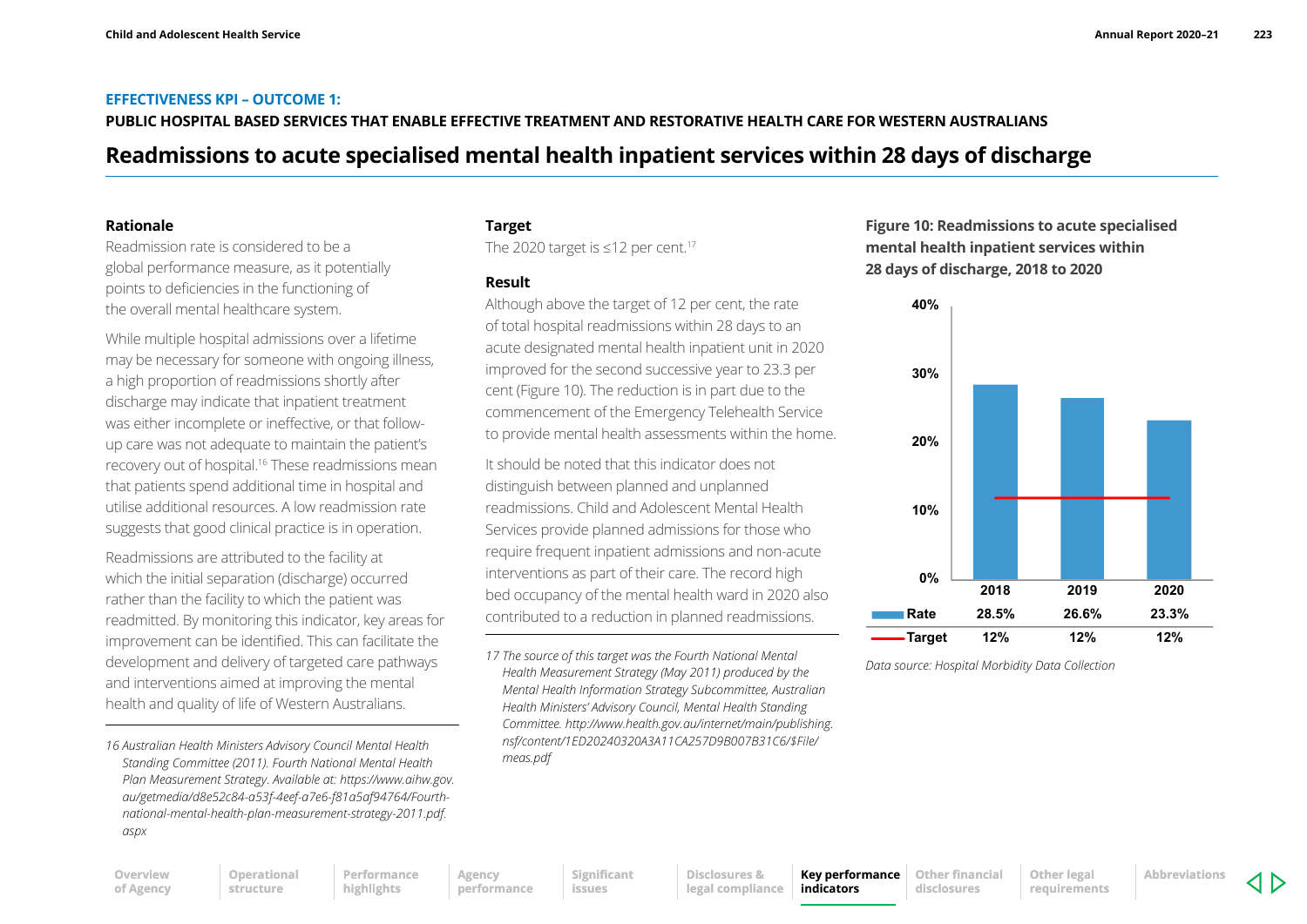**PUBLIC HOSPITAL BASED SERVICES THAT ENABLE EFFECTIVE TREATMENT AND RESTORATIVE HEALTH CARE FOR WESTERN AUSTRALIANS**

**Percentage of post-discharge community care within seven days following discharge from acute specialised mental health inpatient services**

#### **Rationale**

In 2017–18, one in five (4.8 million) Australians reported having a mental or behavioural condition.18 Therefore, it is crucial to ensure effective and appropriate care is provided not only in a hospital setting but also in the community.

Discharge from hospital is a critical transition point in the delivery of mental health care. People leaving hospital after an admission for an episode of mental illness have increased vulnerability and, without adequate follow up, may relapse or be readmitted.

The standard underlying this measure is that continuity of care requires prompt community follow-up in the period following discharge from hospital. A responsive community support system for persons who have experienced a psychiatric episode requiring hospitalisation is essential to maintain their clinical and functional stability, and to minimise the need for hospital readmissions. Patients leaving hospital after a psychiatric admission with a formal discharge plan that includes links with public community based services and support are less likely to need avoidable hospital readmissions.

*18 <https://www.abs.gov.au/ausstats/abs@.nsf/mf/4364.0.55.001>*

#### **Target**

The 2020 target is ≥75 per cent.

#### **Result**

In 2020, 94.1 per cent of young people who were admitted to CAHS acute specialised mental health inpatient services or their carers were contacted by a community-based public mental health non-admitted health service within seven days of discharge, which is well above the target of 75 per cent (Figure 11). The creation of the Emergency Telehealth Service in 2020 contributed to this improvement by establishing a formal process of follow up for those young people discharged to private and not-for-profit care providers.

The improvement in performance since 2018 is also partly due to revision to the methodology in accordance with the national definition to include contacts with carers. This is considered particularly appropriate and relevant where, for example, the patient is a minor.

**Figure 11: Percentage of post-discharge community care within seven days following discharge from acute specialised mental health inpatient services, 2018 to 2020**



*Data source: Mental Health Information Data Collection, Hospital Morbidity Data Collection.*

**Overview of Agency**

**Operational structure**

**Performance highlights**

**performance Significant issues**

**Agency** 

**Disclosures & legal compliance** **Key performance indicators**

**Other financial disclosures Other legal requirements**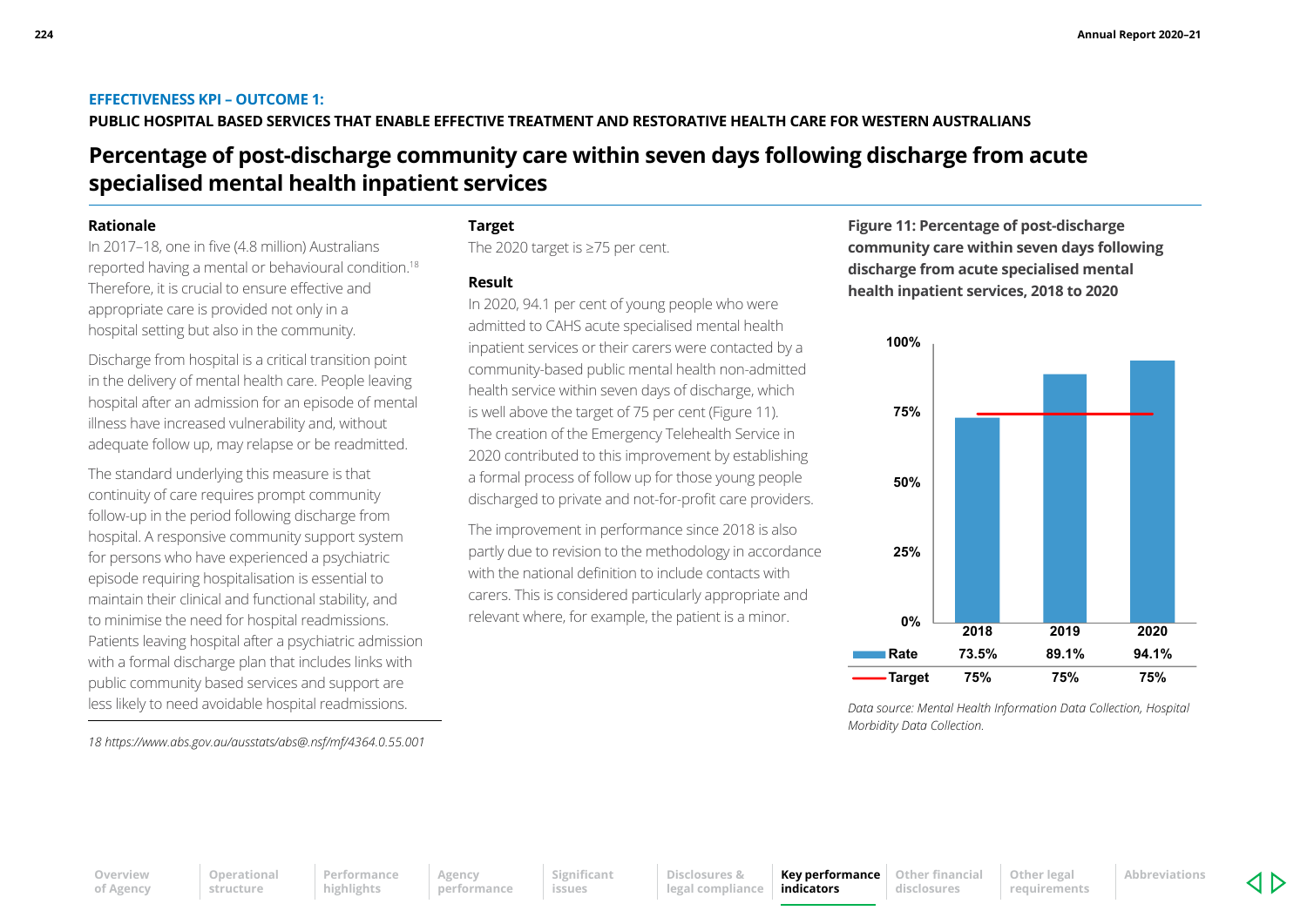#### **EFFICIENCY KPI – OUTCOME 1 – SERVICE 1:**

**PUBLIC HOSPITAL ADMITTED SERVICES** 

# **Average admitted cost per weighted activity unit**

#### **Rationale**

This indicator is a measure of the cost per weighted activity unit (WAU) compared with the State (aggregated) target, as approved by the Department of Treasury and published in Volume 1 of the 2020–21 Budget Paper No. 2.

The measure ensures a consistent methodology is applied to calculating and reporting the cost of delivering inpatient activity against the State's funding allocation. As admitted services received nearly half of the overall 2020–21 budget allocation, it is important that efficiency of service delivery is accurately monitored and reported.

#### **Target**

The 2020–21 target is ≤\$7,073 per weighted activity unit.

#### **Result**

The average admitted cost per weighted activity unit fell to \$7,547 in 2020–21, which is 6.7 per cent above the target. It is important to note that the target was developed at a whole of WA health system level, and it applies to all Health Service Providers (HSPs), despite each having a different cost structure dependent on the nature of their operations and the facilities they work from. For instance, CAHS provides specialist paediatric services and operates a new, state of the art hospital, whereas other HSPs cater primarily to adults from older facilities subject to less depreciation.

CAHS has a Service Agreement with the Department of Health that specifies the funding it has been allocated to meet the services it delivers. This effectively set a CAHS-specific performance expectation that is higher than the Annual Report target. By that standard, CAHS performed at expectation by being less than 0.1 per cent above the value determined by the Service Agreement (Figure 12).

**Figure 12: Average admitted cost per weighted activity unit, 2018–19 to 2020–21**



*Note: Weighted activity units adjust raw activity data to reflect the complexity of services provided to treat various conditions. WA health system hospitals utilise the Australian Refined Diagnosis Related Groups classifications to assign cost weights to each diagnostic group.* 

*Data sources: Health Service financial system, Hospital Morbidity Data Collection.*

**Overview of Agency**

**Operational structure Performance highlights**

**Agency performance**

**Significant issues**

**Disclosures & legal compliance**

**Key performance indicators**

**Other financial disclosures Other legal requirements**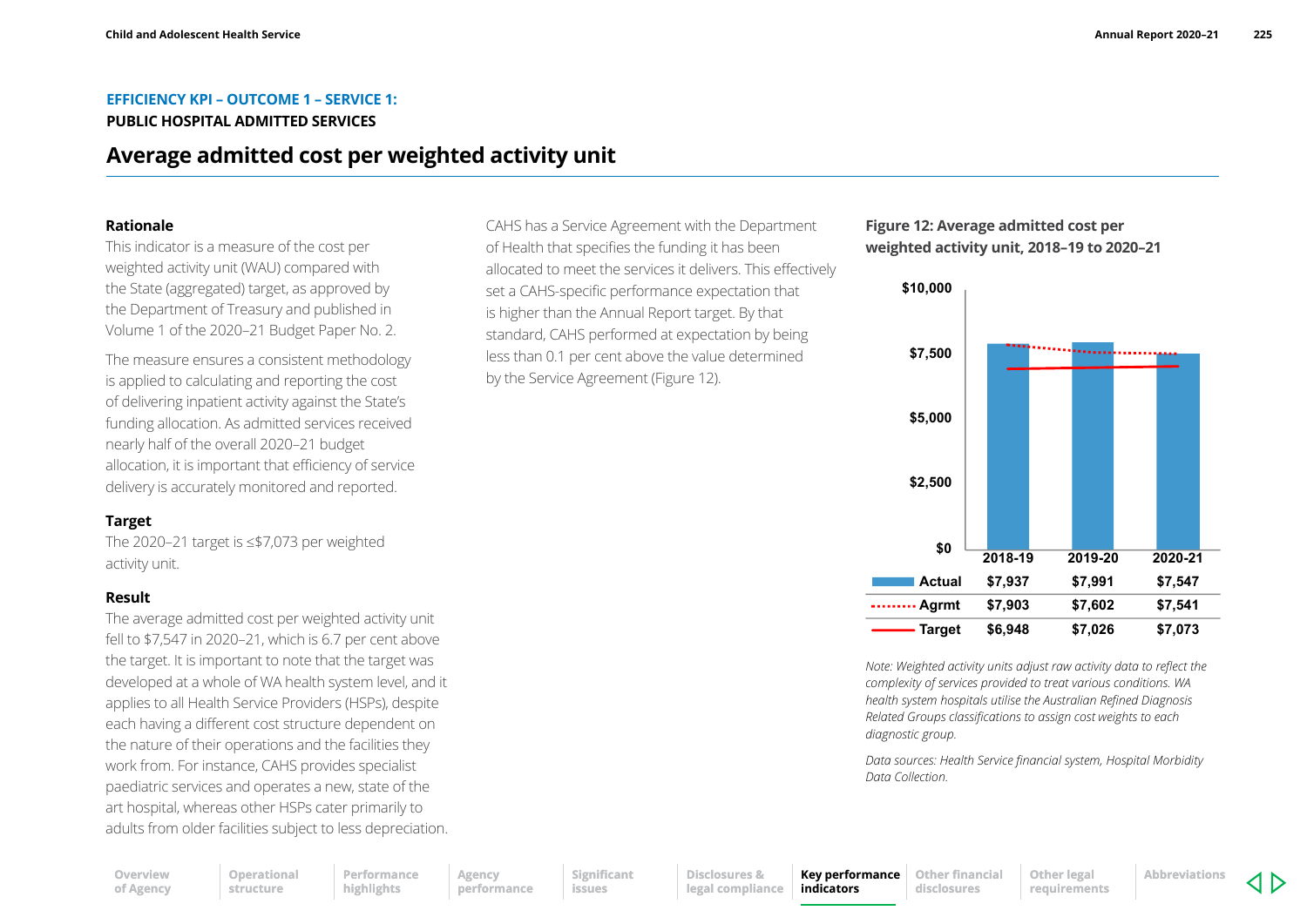#### **EFFICIENCY KPI – OUTCOME 1 – SERVICE 2: PUBLIC HOSPITAL EMERGENCY SERVICES**

# **Average Emergency Department cost per weighted activity unit**

#### **Rationale**

This indicator is a measure of the cost per weighted activity unit (WAU) compared with the State (aggregated) target as approved by the Department of Treasury and published in Volume 1 of the 2020–21 Budget Paper No. 2.

The measure ensures that a consistent methodology is applied to calculating and reporting the cost of delivering Emergency Department (ED) activity against the State's funding allocation. With the increasing demand on EDs and health services, it is important that ED service provision is monitored to ensure the efficient delivery of safe and high-quality care.

#### **Target**

The 2020–21 target is ≤\$6,853 per weighted activity unit.

#### **Result**

The average Emergency Department cost per weighted activity unit fell to \$8,013 in 2020–21, which is 16.9 per cent above the target. It is important to note that the target was developed at a whole of WA health system level, and it applies to all Health Service Providers (HSPs), despite each having a different cost structure dependent on the nature of their operations and the facilities they work from. For instance, CAHS provides specialist paediatric services and operates a new, state of the art hospital,

whereas other HSPs cater primarily to adults from older facilities subject to less depreciation.

CAHS has a Service Agreement with the Department of Health that specifies the funding it has been allocated to meet the services it delivers. This effectively set a CAHS-specific performance expectation that is higher than the Annual Report target. By that standard, CAHS' performance was slightly unfavourable in 2020–21, being 2.8 per cent above the value determined by the Service Agreement (Figure 13).

**Figure 13: Average Emergency Department cost per weighted activity unit, 2018–19 to 2020–21**



*Note: Weighted activity units adjust raw activity data to reflect the complexity of services provided to treat various conditions. WA health system hospitals utilise the Australian Refined Diagnosis Related Groups classifications to assign cost weights to each diagnostic group.* 

*Data sources: Health Service financial system, Emergency Department Data Collection.*

**Overview of Agency** **Operational structure Performance highlights**

**Agency performance Significant issues**

**Disclosures & legal compliance** **Key performance indicators**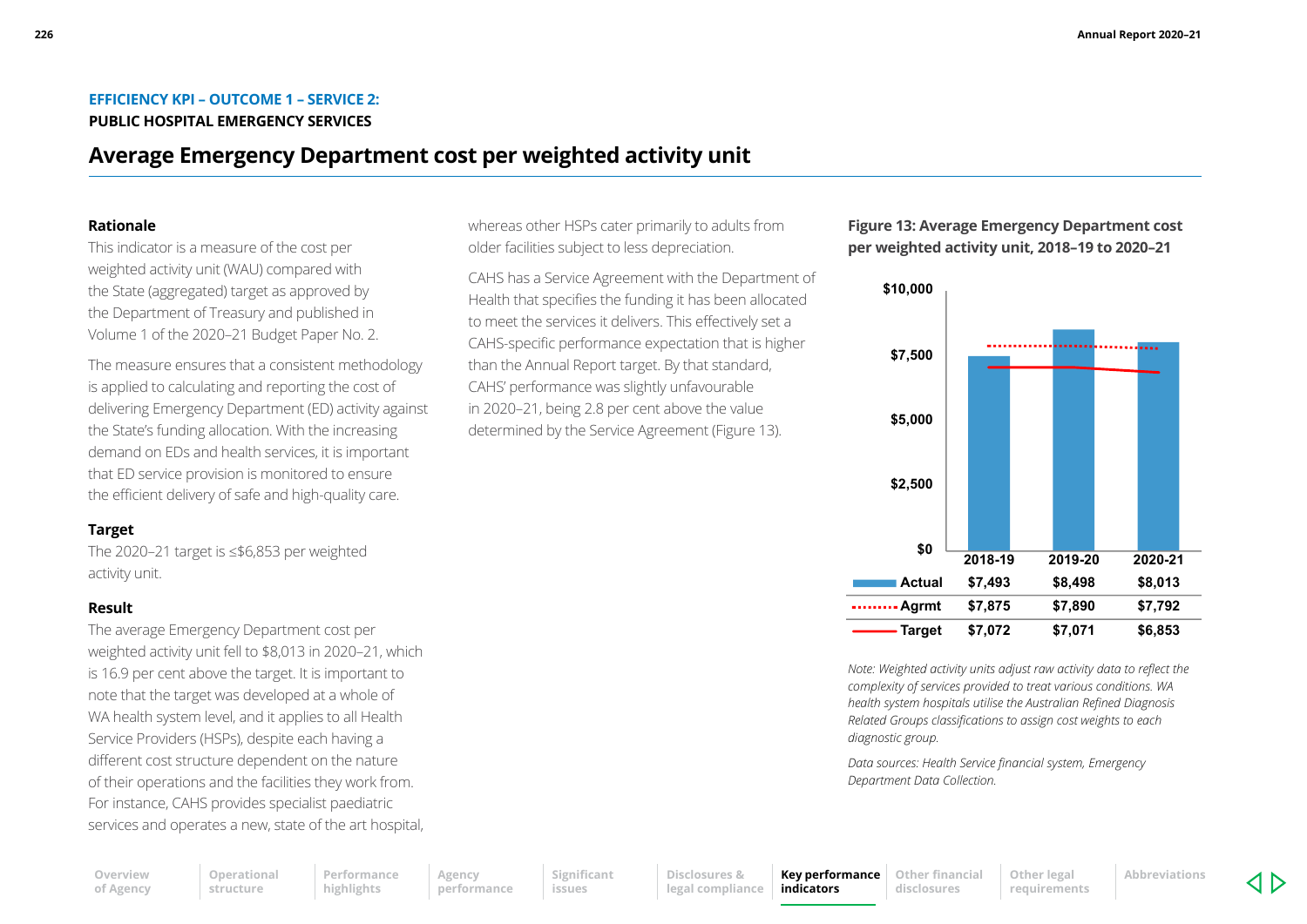#### **EFFICIENCY KPI – OUTCOME 1 – SERVICE 3:**

**PUBLIC HOSPITAL NON-ADMITTED SERVICES**

# **Average non-admitted cost per weighted activity unit**

#### **Rationale**

This indicator is a measure of the cost per weighted activity unit (WAU) compared with the State (aggregated) target, as approved by the Department of Treasury and published in Volume 1 of the 2020–21 Budget Paper No. 2.

The measure ensures that a consistent methodology is applied to calculating and reporting the cost of delivering non-admitted activity against the State's funding allocation. Non-admitted services play a pivotal role within the spectrum of care provided to the WA public, therefore it is important that nonadmitted service provision is monitored to ensure the efficient delivery of safe and high-quality care.

#### **Target**

The 2020–21 target is ≤\$7,025 per weighted activity unit.

#### **Result**

The average non-admitted cost per weighted activity unit fell significantly in 2020–21 to \$6,877. This is 2.1 per cent below the target developed at a whole of WA health system level that applies to all Health Service Providers (HSPs), despite each having a different cost structure dependent on the nature of their operations and the facilities they work from. For instance, CAHS provides specialist paediatric services and operates a new, state of the art hospital, whereas other HSPs cater primarily to adults from older facilities subject to less depreciation.

CAHS has a Service Agreement with the Department of Health that specifies the funding it has been allocated to meet the services it delivers. This effectively set a CAHS-specific performance expectation that is higher than the Annual Report target. By that standard, CAHS' performance remained favourable, being 5.7 per cent lower than the value determined by the Service Agreement (Figure 14).

Improved financial performance in 2020–21 is attributable to both higher activity and a revision to how the Independent Hospital Pricing Authority weights activity to account for paediatric patients.

**Figure 14: Average non-admitted cost per weighted activity unit, 2018–19 to 2020–21**



*Note: Weighted activity units adjust raw activity data to reflect the complexity of services provided to treat various conditions. WA health system hospitals utilise the Australian Refined Diagnosis Related Groups classifications to assign cost weights to each diagnostic group.* 

*Data sources: Health Service financial system, non-admitted Patient Activity and Wait List Data Collection.*

**Overview of Agency**

**Operational structure Performance highlights**

**Agency performance Significant issues**

**Disclosures & legal compliance**

**Key performance indicators**

**Other financial disclosures Other legal requirements**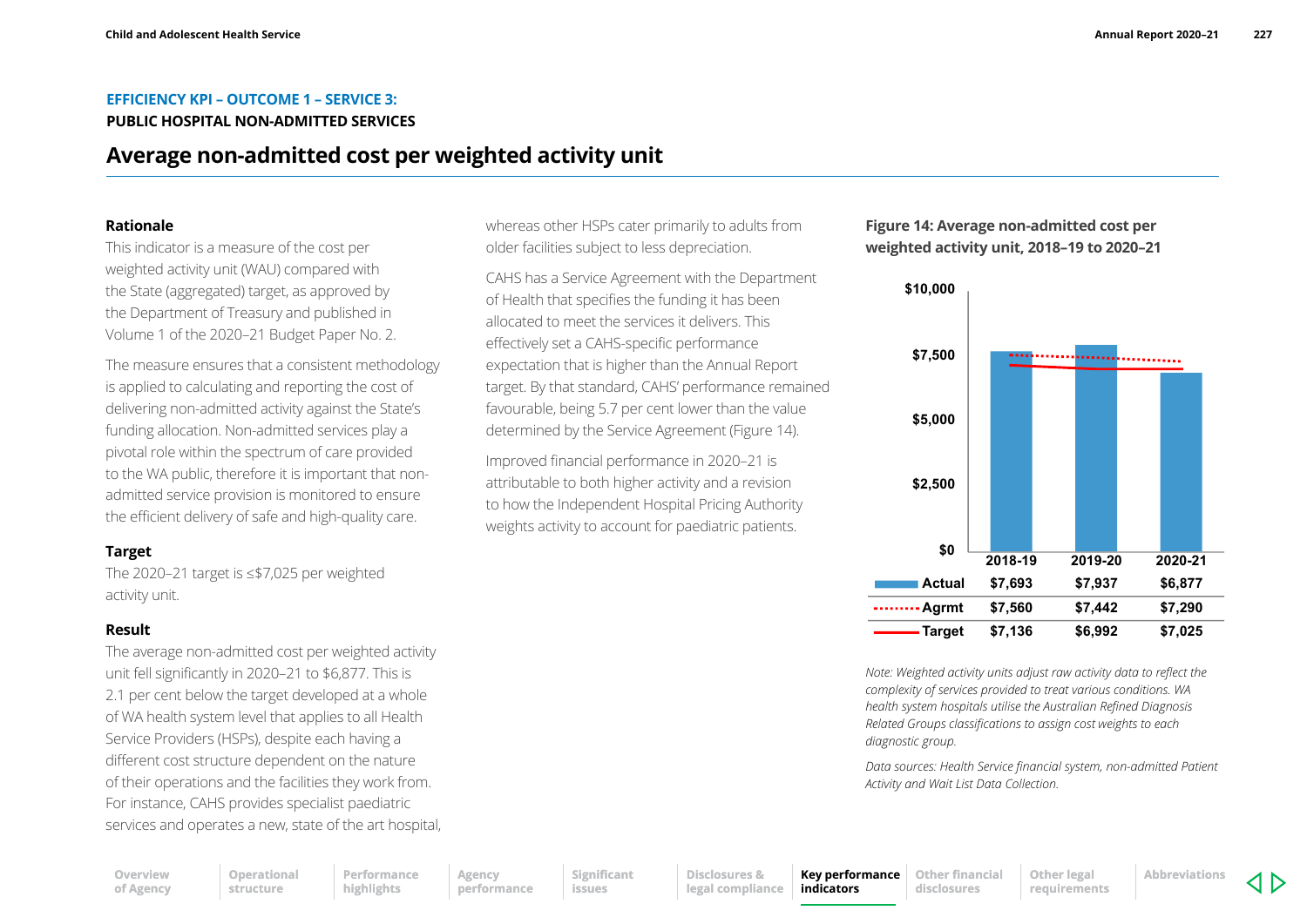#### **EFFICIENCY KPI – OUTCOME 1 – SERVICE 4: MENTAL HEALTH SERVICES**

# **Average cost per bed-day in specialised mental health inpatient services**

#### **Rationale**

Specialised mental health inpatient services provide patient care in authorised hospitals and designated mental health units located within hospitals. To ensure quality of care and cost effectiveness, it is important to monitor the unit cost of admitted patient care in specialised mental health inpatient services. The efficient use of hospital resources can help minimise the overall cost of providing mental health care, and enable the reallocation of funds to appropriate alternative non-admitted care.

#### **Target**

The 2020–21 target is ≤\$3,815 per bed-day.

#### **Result**

The average cost per bed-day in specialised mental health inpatient services fell significantly in 2020–21 to \$3,408 which is 10.7 per cent below the target.

CAHS has a Service Agreement with the Department of Health that specifies the funding it has been allocated to meet the services it delivers. This effectively set a different performance expectation that is higher than the Annual Report target. By that standard, CAHS' performance remained favourable, being 17.0 per cent lower than the value determined by the Service Agreement (Figure 15).

Improved financial performance in 2020–21 is attributable to a combination of lower operating costs and higher activity.

**Figure 15: Average cost per bed-day in specialised mental health inpatient units, 2018–19 to 2020–21**



*Data sources: Health Service financial system, BedState*

**Overview of Agency** **Operational structure Performance highlights**

**Agency performance Significant issues**

**Disclosures & legal compliance**

**Key performance indicators**

**Other financial disclosures**

**Other legal requirements**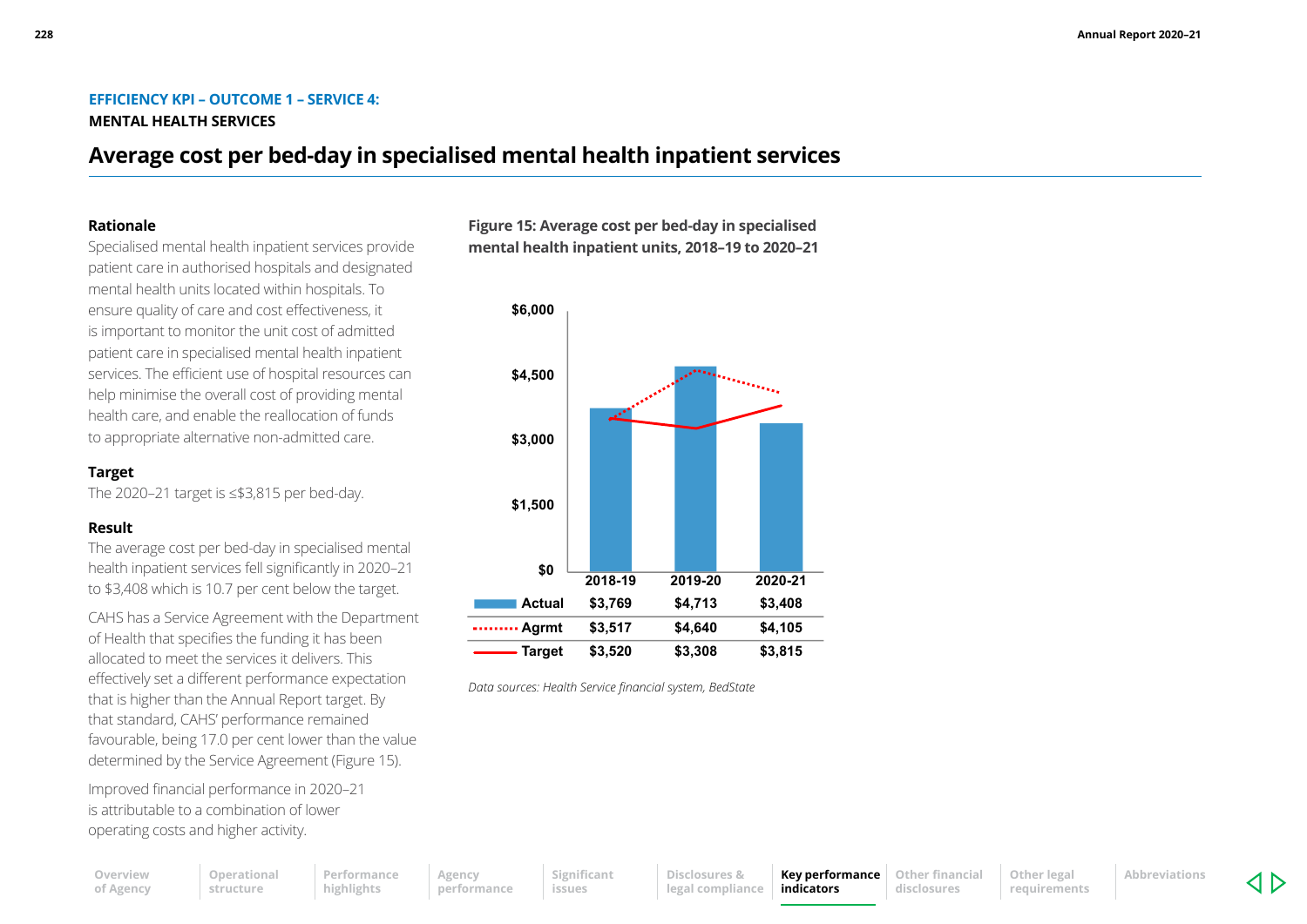#### **EFFICIENCY KPI – OUTCOME 1 – SERVICE 4:**

**MENTAL HEALTH SERVICES**

# **Average cost per treatment day of non-admitted care provided by mental health services**

#### **Rationale**

Public community mental health services consist of a range of community-based services, such as emergency assessment and treatment, case management, day programs, rehabilitation, psychosocial, residential services and continuing care. The aim of these services is to provide the best health outcomes for the individual through the provision of accessible and appropriate community mental health care. Efficient functioning of public community mental health services is essential to ensure that finite funds are used effectively to deliver maximum community benefit.

Public community-based mental health services are generally targeted towards people in the acute phase of a mental illness who are receiving postacute care. This indicator provides a measure of the cost effectiveness of treatment for public psychiatric patients under public community mental healthcare (non-admitted/ambulatory patients).

#### **Target**

The 2020–21 target is ≤\$617 per treatment day.

#### **Result**

The average cost per treatment day of nonadmitted care provided by public clinical mental health services rose slightly in 2020–21 to \$598, which is 3.0 per cent below the target.

CAHS has a Service Agreement with the Department of Health that specifies the funding it has been allocated to meet the services it delivers. This effectively set a different performance expectation that is lower than the Annual Report target. By that standard, CAHS' performance remained favourable, being 1.2 per cent lower than the value determined by the Service Agreement (Figure 16).

**Figure 16: Average cost per treatment day of non-admitted care provided by mental health services, 2018–19 to 2020–21**



*Data sources: Health Service financial system, Mental Health Information Data Collection.*

**Overview of Agency** **Operational structure Performance highlights**

**Agency performance**

**Significant issues**

**Disclosures & legal compliance**

**Key performance indicators**

**Other financial disclosures Other legal requirements**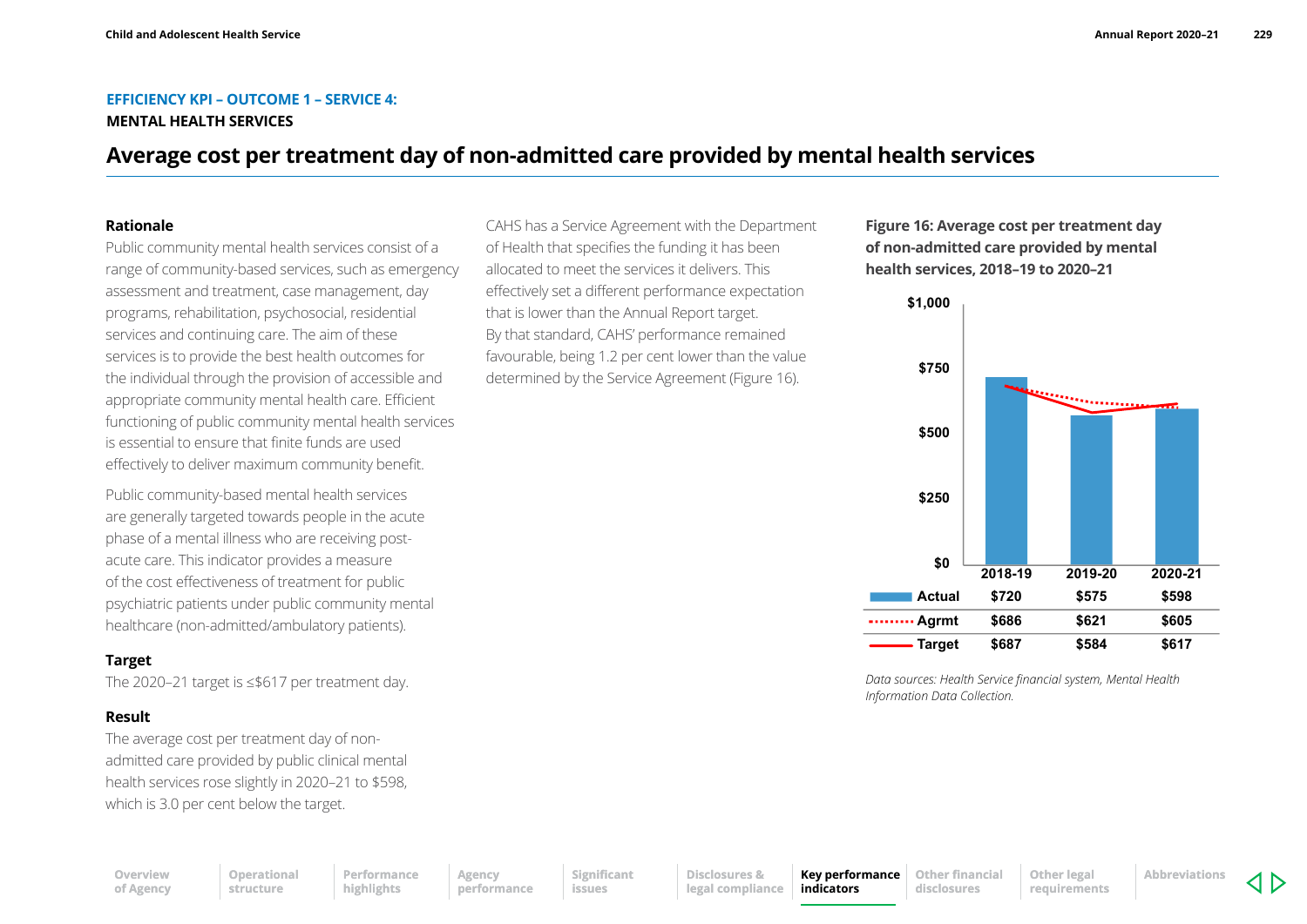### **EFFICIENCY KPI – OUTCOME 2 – SERVICE 6: PUBLIC AND COMMUNITY HEALTH SERVICES**

# **Average cost per person of delivering population health programs by population health units**

#### **Rationale**

Population health units support individuals, families and communities to increase control over and improve their health.

Population health aims to improve health by integrating all activities of the health sector and linking them with broader social and economic services and resources, as described in the WA Health Promotion Strategic Framework 2017–21. This is based on the growing understanding of the social, cultural and economic factors that contribute to a person's health status.

#### **Target**

The 2020–21 target is ≤\$255 per person.

#### **Result**

The average cost per person of delivering population health programs by population health units fell slightly in 2020–21 to \$250, which is 1.8 per cent below the target.

CAHS has a Service Agreement with the Department of Health that specifies the funding it has been allocated to meet the services it delivers. This effectively set a different performance expectation that is higher than the Annual Report target. By that standard, CAHS' performance remained favourable in 2020–21, being 4.8 per cent below the value determined by the Service Agreement (Figure 17).

Favourable performance is attributable to higher estimated expenditure when setting the target.

**Figure 17: Average cost per person of delivering population health programs by population health units, 2018–19 to 2020–21**



*Data sources: Health Service financial system, Australian Bureau of Statistics.*

**Overview of Agency** **Operational structure Performance highlights**

**performance Significant issues**

**Agency** 

**Disclosures & legal compliance**

**Key performance indicators**

**Other legal**